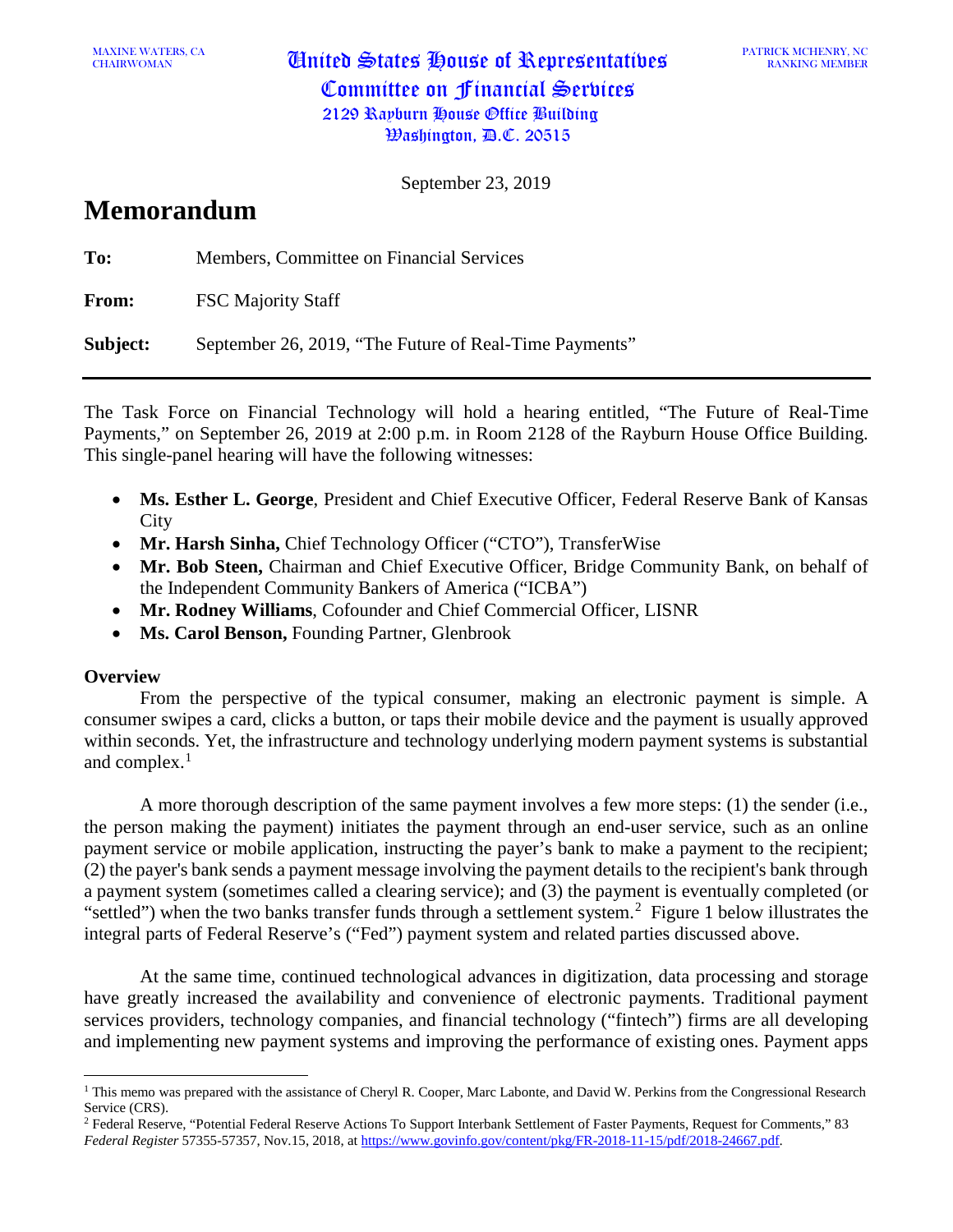linked to bank accounts and payment cards can easily be downloaded onto mobile devices that allow individuals to send payments to each other and/or to merchants.<sup>[3](#page-1-0)</sup> Another advance in payments is allowing consumers to make payments using a mobile device, wherein debit card, credit card, or bank account information is stored in a "digital wallet" and sensitive information is protected by transmitting coded replacement data (a process called tokenization) at the point of sale.<sup>[4](#page-1-1)</sup>



## **Figure 1. Parts of the Payment System[5](#page-1-2)**

#### **Real-Time Payments ("RTP")**

A thorough RTP system is still emerging in the United States. Fed Chair Jerome Powell stated, "the United States is far behind other countries in terms of having real-time payments available to the general public."[6](#page-1-3) Nonetheless, there are several private sector initiatives underway, some which would make funds available to the recipient in real time (with deferred settlement) and some of which would provide real-time settlement.<sup>[7](#page-1-4)</sup> However, for the most part, a bank-to-bank electronic payment today, is settled on the same or next business day.<sup>[8](#page-1-5)</sup> In August 2019, the Fed introduced plans to develop a RTP system called FedNow in 2023 or 2024.<sup>[9](#page-1-6)</sup> FedNow would be "an interbank  $24x7x365$  real-time gross

[https://www.federalreserve.gov/mediacenter/files/FOMCpresconf20190731.pdf.](https://www.federalreserve.gov/mediacenter/files/FOMCpresconf20190731.pdf)

<span id="page-1-0"></span><sup>3</sup> PwC, "Payments in the Wild Tech World: Digitization and Changing Customer Expectations," 2016, at

[https://www.pwc.com/gx/en/financial-services/fintech/assets/payments-in-the-wild-tech-world.pdf.](https://www.pwc.com/gx/en/financial-services/fintech/assets/payments-in-the-wild-tech-world.pdf) Examples include Venmo (owned by PayPal), Zelle (owned by a consortium of large U.S. banks), and Cash App (owned by Square). Companies also provide hardware and software products that allow individuals and small businesses to accept debit and credit card payments, online or in person. Examples include Paypal, Square, and Stripe.

<span id="page-1-1"></span><sup>4</sup> European Union Agency for Network and Information Security ("ENISA"), "Security of Mobile Payments and Digital Wallets," Dec. 19, 2016, a[t https://www.enisa.europa.eu/publications/mobile-payments-security/at\\_download/fullReport.](https://www.enisa.europa.eu/publications/mobile-payments-security/at_download/fullReport) Examples include Apple Pay, Google Pay, and Samsung Pay.

<span id="page-1-2"></span><sup>5</sup> *See* Federal Reserve, *supra* 2 at 57356.

<span id="page-1-3"></span><sup>6</sup> Federal Reserve, Transcript of Chair Powell's Press Conference, Jul. 31, 2019, at

<span id="page-1-4"></span><sup>7</sup> For an overview, see NACHA, "Faster Payments 101," a[t https://www.nacha.org/system/files/2019-05/FasterPayments101\\_2019.pdf;](https://www.nacha.org/system/files/2019-05/FasterPayments101_2019.pdf) *see also*, The Clearing House, "The RTP Network: For All Financial Institutions," at https://www.theclearinghouse.org/paymentsystems/rtp/institution.

<span id="page-1-5"></span><sup>8</sup> Federal Reserve, "Potential Modifications to the Federal Reserve Banks' National Settlement Service and Fedwire® Funds Service To Support Enhancements to the Same-Day ACH Service," 84 Federal Register 221223, May 16, 2019, at

[https://www.federalregister.gov/documents/2019/05/16/2019-09949/potential-modifications-to-the-federal-reserve-banks-national](https://www.federalregister.gov/documents/2019/05/16/2019-09949/potential-modifications-to-the-federal-reserve-banks-national-settlement-service-and-fedwire-funds)[settlement-service-and-fedwire-funds.](https://www.federalregister.gov/documents/2019/05/16/2019-09949/potential-modifications-to-the-federal-reserve-banks-national-settlement-service-and-fedwire-funds) The Fed sought comments on this proposal in November 2018. *See* Federal Reserve, *supra* 2 at 57351.

<span id="page-1-6"></span><sup>&</sup>lt;sup>9</sup> The Federal Reserve stated, "it will likely take longer for any service, whether the FedNow Service or a private-sector service, to achieve nationwide reach regardless of when the service is initially available." Federal Reserve, "Federal Reserve Actions to Support Interbank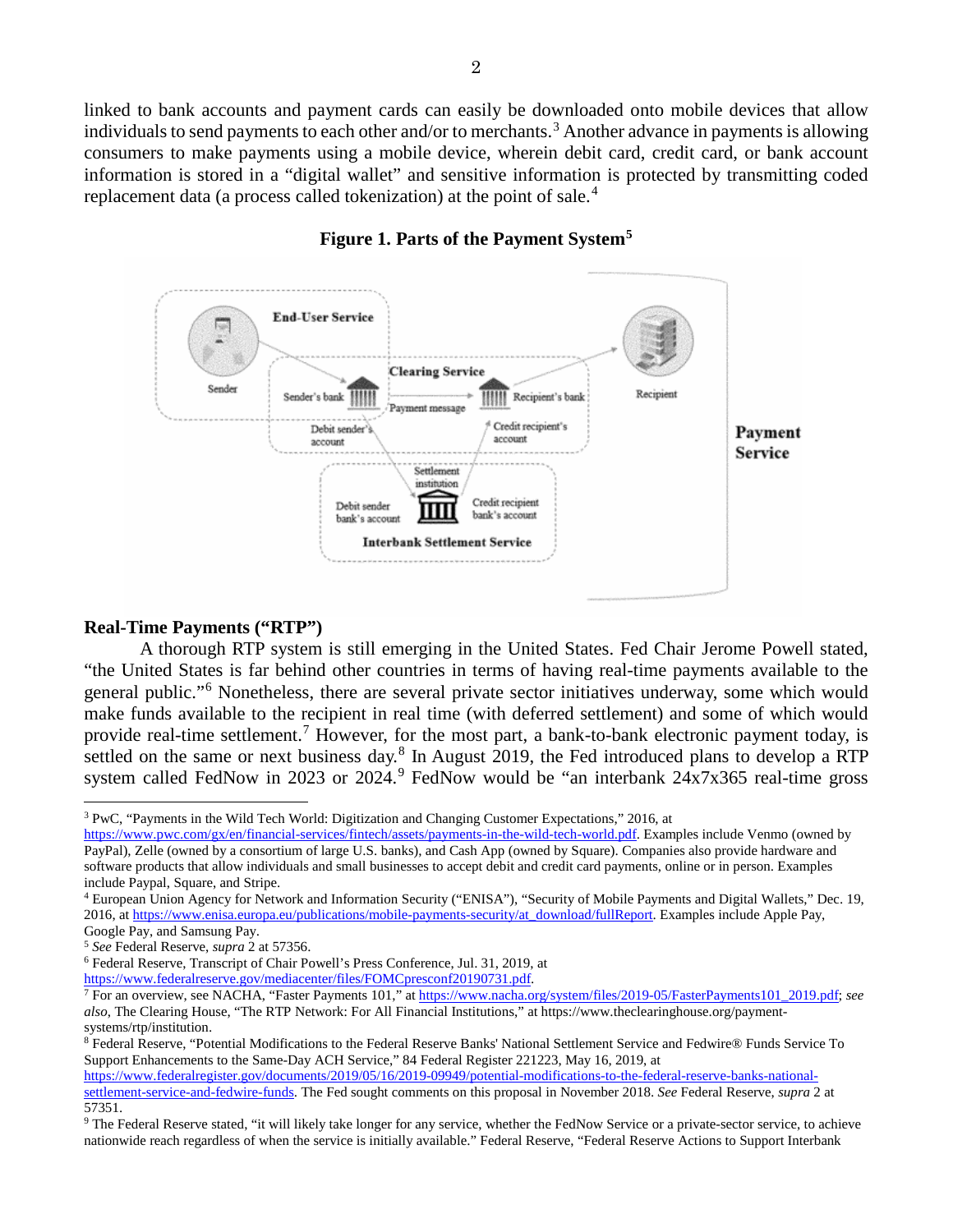settlement service with integrated clearing functionality to support faster payments in the United States," that "would process individual payments within seconds. . . [and] would incorporate clearing functionality with messages containing information required to complete end-to-end payments, such as account information for the sender and receiver, in addition to interbank settlement information."[10](#page-2-0) The Fed intends to make FedNow available to all banks with a reserve account and will require banks using FedNow to make those funds available to their customers immediately after being notified of settlement.<sup>[11](#page-2-1)</sup>

#### **Current Payments Regulatory Regime and Marketplace**

How payments are federally regulated depends, in part, on whether they are being provided by banks or nonbanks. Generally, banks are subject to prudential regulation, enforcement and supervision by federal bank regulators. For example, a nonbank payment processor that provides services to a bank, excluding enforcement, would be subject to similar regulation and supervision that a bank receives; whereas a nonbank payment processor that does not provide services to a bank could be regulated as a "money transmitter" <sup>[12](#page-2-2)</sup> at the state level and "money service business" <sup>[13](#page-2-3)</sup> at the federal level, a potentially less stringent form of supervision in some instances. Further, there are two other mechanisms that could subject a technology-focused payment company to federal supervision: the Office of the Comptroller of the Currency's ("OCC") special purpose national bank charter<sup>[14](#page-2-4)</sup> and a state-chartered industrial loan company ("ILC") with Federal Deposit Insurance Corporation ("FDIC") insurance.<sup>[15](#page-2-5)</sup> The OCC has not issued such a charter to date and it has been a number of years since the FDIC last approved an ILC application. Meanwhile, stakeholders are challenging the appropriateness and legality of the federal government's ability to issue such charters. State regulators have filed lawsuits seeking to block the granting of OCC charters and litigation is ongoing.<sup>[16](#page-2-6)</sup> Opponents of ILC charters argue that allowing commercial firms to own depository institutions blurs the line between commerce and banking.<sup>[17](#page-2-7)</sup>

Another market feature of any future payment system is interoperability or the ability to make payments across different systems. The current Automated Clearing House (or "ACH") network demonstrates how interoperability can be achieved between two different payment systems (The Fed and The Clearing House ("TCH")). It is presently unclear if the RTP systems being implemented will feature

[https://www.federalreserve.gov/newsevents/pressreleases/files/other20190805a1.pdf.](https://www.federalreserve.gov/newsevents/pressreleases/files/other20190805a1.pdf)

<span id="page-2-3"></span><sup>13</sup> See U.S. Department of the Treasury, "A Financial System That Creates Economic Opportunities: Nonbank Financials, Fintech, and Innovation," Executive Order 13772 Report to the President, Jul. 2018, pp. 144-146, a[t https://home.treasury.gov/sites/default/files/2018-](https://home.treasury.gov/sites/default/files/2018-08/A-Financial-System-that-Creates-Economic-Opportunities---Nonbank-Financials-Fintech-and-Innovation.pdf) [08/A-Financial-System-that-Creates-Economic-Opportunities---Nonbank-Financials-Fintech-and-Innovation.pdf.](https://home.treasury.gov/sites/default/files/2018-08/A-Financial-System-that-Creates-Economic-Opportunities---Nonbank-Financials-Fintech-and-Innovation.pdf)

Settlement of Faster Payments," Aug. 5, 2019, Docket No. OP-1670, at

<span id="page-2-0"></span><sup>&</sup>lt;sup>10</sup> Federal Reserve, "Federal Reserve Actions to Support Interbank Settlement of Faster Payments," Aug. 5, 2019, Docket No. OP-1670, pp. 72-73, a[t https://www.federalreserve.gov/newsevents/pressreleases/files/other20190805a1.pdf.](https://www.federalreserve.gov/newsevents/pressreleases/files/other20190805a1.pdf) <sup>11</sup> *Id.*

<span id="page-2-2"></span><span id="page-2-1"></span><sup>12</sup> Benjamin Lo, "Fatal Fragments: The Effect of Money Transmission Regulation on Payments Innovation," *Yale Journal of Law and Technology*, vol. 18, no. 1 (2017), pp. 111-141, a[t https://digitalcommons.law.yale.edu/yjolt/vol18/iss1/4/;](https://digitalcommons.law.yale.edu/yjolt/vol18/iss1/4/) *see also*, Conference of State Bank Supervisors, "Vision 2020 for Fintech and Nonbank Regulation," Jun. 7, 2018, a[t https://www.csbs.org/vision2020.](https://www.csbs.org/vision2020)

<span id="page-2-4"></span><sup>&</sup>lt;sup>14</sup> Office of the Comptroller of the Currency (OCC), "OCC Begins Accepting National Bank Charter Applications From Financial Technology Companies," Jul. 31, 2018, at [https://www.occ.gov/news-issuances/news-releases/2018/nr-occ-2018-74.html;](https://www.occ.gov/news-issuances/news-releases/2018/nr-occ-2018-74.html) *see also*, Testimony of Nathanial Hoopes, Marketplace Lending Association, U.S. Congress, House Committee on Financial Services, Subcommittee on Financial Institutions and Consumer Credit, "Examining Opportunities and Challenges in the Financial Technology ("Fintech") Marketplace," 115<sup>th</sup> Cong., 2<sup>nd</sup> sess., Jan. 30, 2018, pp. 9-10, at [https://financialservices.house.gov/uploadedfiles/hhrg-115-ba15-wstate](https://financialservices.house.gov/uploadedfiles/hhrg-115-ba15-wstate-nhoopes-20180130.pdf)[nhoopes-20180130.pdf.](https://financialservices.house.gov/uploadedfiles/hhrg-115-ba15-wstate-nhoopes-20180130.pdf)

<span id="page-2-5"></span><sup>&</sup>lt;sup>15</sup> Independent Community Bankers of America (ICBA), "Industrial Loan Companies: Closing the Loophole to Avert Consumer and Systemic Harm, Mar. 19, 2019," p. 4, a[t https://www.icba.org/docs/default-source/icba/advocacy-documents/reports/ilc-white-paper.pdf.](https://www.icba.org/docs/default-source/icba/advocacy-documents/reports/ilc-white-paper.pdf)

<span id="page-2-6"></span><sup>&</sup>lt;sup>16</sup> Conference of State Bank Supervisors, "CSBS Sues OCC Over Fintech Charter," Oct. 25, 2018, at https://www.csbs.org/csbs-sues-occover-fintech-charter, and Jonathan Stempel, "New York Sues U.S. to Stop Fintech Bank Charters," *Reuters*, September 17, 2018, at [https://www.reuters.com/article/us-usa-treasury-fintech-lawsuit/new-york-sues-u-s-to-stop-fintech-bank-charters-idUSKCN1LU21O;](https://www.reuters.com/article/us-usa-treasury-fintech-lawsuit/new-york-sues-u-s-to-stop-fintech-bank-charters-idUSKCN1LU21O)  Rachel Witkowski, "Google and PayPal Explored OCC's Fintech Charter, Then Walked Away," *American Banker*, Jun. 16, 2019.

<span id="page-2-7"></span><sup>&</sup>lt;sup>17</sup> Depository institutions include credit unions and savings associations, as well as banks. Neither type of institution is generally allowed to mix commercial activity with banking activity.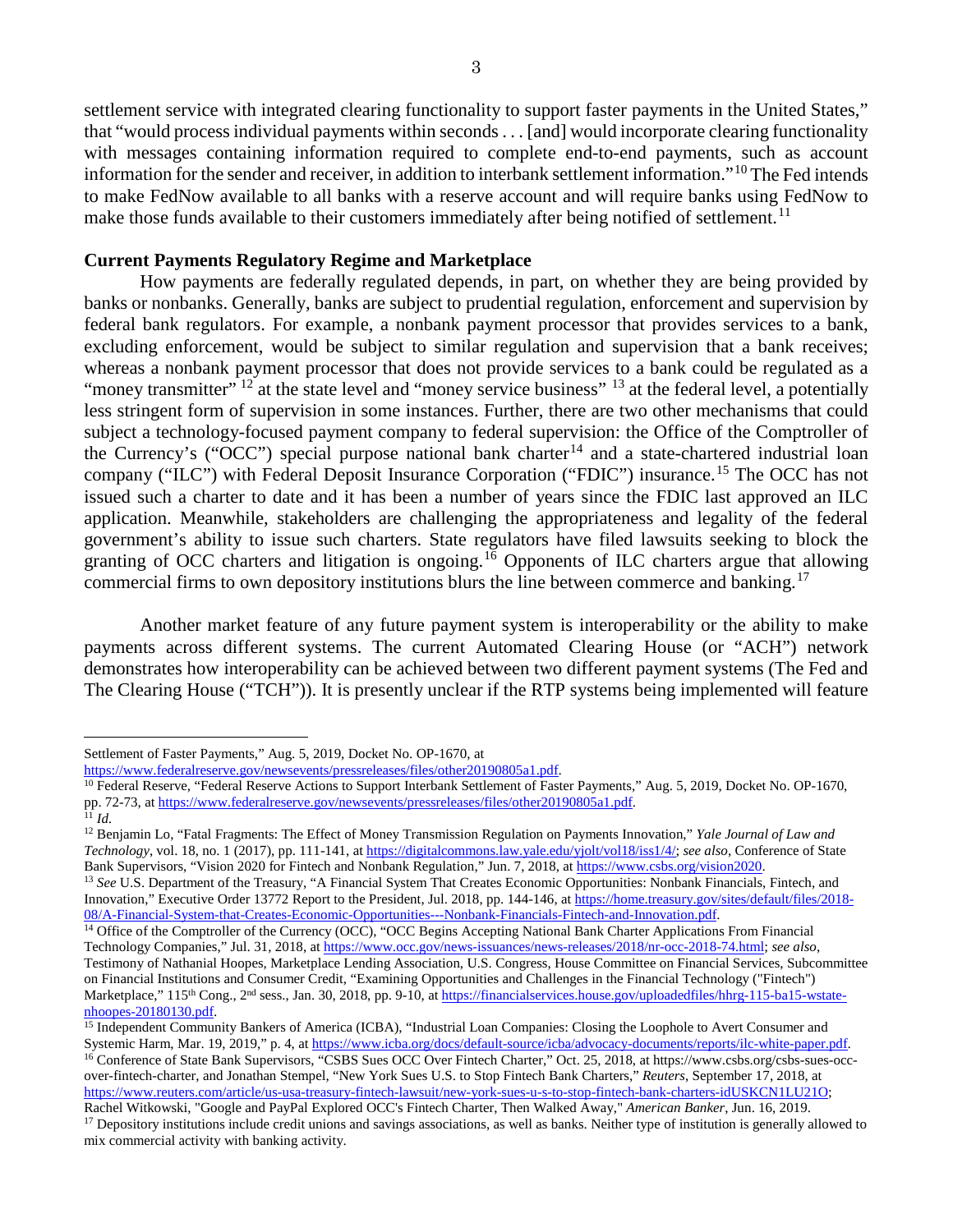interoperability.[18](#page-3-0) The various levels of regulatory oversight of payment systems raises concerns by private RTP system stakeholders as to whether or not the Fed can justify creating a RTP system in the presence of competing private systems.<sup>[19](#page-3-1)</sup> On the other hand, small banks, credit unions and others are concerned that a market dominated by a single, privately-run RTP system could behave anticompetitively. [20](#page-3-2)

#### **Consumer Fraud, Cybersecurity, and Data Privacy**

When developing a new or faster retail payment system, consumer protection is an important consideration.[21](#page-3-3) Potential issues include to what extent a consumer may be liable if a payment is fraudulent, as well as to what extent, if a consumer makes a mistake or does not receive the goods that they paid for, can the transaction be reversed. The Electronic Funds Transfer Act ("EFTA")<sup>[22](#page-3-4)</sup> and Expedited Funds Availability Act ("EFAA")<sup>[23](#page-3-5)</sup> are the two most relevant consumer protection laws when discussing a RTP system. The EFTA is implemented by the Consumer Financial Protection Bureau ("CFPB")<sup>[24](#page-3-6)</sup> through Regulation E,<sup>[25](#page-3-7)</sup> and it protects consumers engaged in electronic fund transfers by (1) limiting consumer liability for unauthorized transfers and (2) maintaining procedures for resolving payment errors. The Fed implements the EFFA through Regulation  $CC<sub>1</sub><sup>26</sup>$  $CC<sub>1</sub><sup>26</sup>$  $CC<sub>1</sub><sup>26</sup>$  which prescribes how quickly banks must make funds available to customers.

All payment methods expose users to some risk that their money will be stolen or that fraudulent payments will be made using their accounts or identity. While improving technology reduces one type of risk, it may also expose consumers to new types of risks. For example, if a pickpocket steals cash from a person, the victim has little recourse. If instead the pickpocket steals a payment card, the victim can cancel the card and will generally not be held liable for fraudulent purchases. However, thieves can install skimmers on card readers that steal card information, allowing identity thieves to open and use lines of credit in a victims' name without their knowledge. $27$ 

Payment systems necessarily collect detailed consumer information on transactions, such as where the consumer shops, the businesses and individuals the consumer pays, and the dates, times, and amounts of each transaction.[28](#page-3-10) Through analysis, this data has the potential to reveal a lot about individual consumers, including where they live, their gender, age, race, ethnicity, and approximate income, scammers could use this data to facilitate fraud.<sup>[29](#page-3-11)</sup> Additionally, as this payment information becomes

<span id="page-3-2"></span>[1625/OP-1625\\_121418\\_133342\\_402680988614\\_1.pdf.](https://www.federalreserve.gov/SECRS/2019/March/20190315/OP-1625/OP-1625_121418_133342_402680988614_1.pdf) Based on the Clearing House's (TCH) plans in 2017, the Department of Justice sent a letter stating that it did not intend to challenge TCH's RTP system on antitrust grounds. U.S. Department of Justice, "Letter Re: The Clearinghouse Payments Company LLC Business Review Request," Sept. 21, 2017, at [http://business.cch.com/ald/tch\\_business\\_review\\_letter\\_0.pdf.](http://business.cch.com/ald/tch_business_review_letter_0.pdf)

<span id="page-3-1"></span><span id="page-3-0"></span><sup>&</sup>lt;sup>18</sup> Federal Reserve, FAQs, Aug. 5, 2019, a[t https://www.federalreserve.gov/newsevents/pressreleases/files/other20190805a2.pdf.](https://www.federalreserve.gov/newsevents/pressreleases/files/other20190805a2.pdf)<br><sup>19</sup> Thomas Wade, "Primer: What Is A Real-Time Payments System, And Who Should Operate It?", A

<sup>11, 2019,</sup> a[t https://www.americanactionforum.org/insight/primer-what-is-a-real-time-payments-system-and-who-should-operate-it/.](https://www.americanactionforum.org/insight/primer-what-is-a-real-time-payments-system-and-who-should-operate-it/) <sup>20</sup>ICBA, comment letter, Docket No. OP-1625, December 14, 2018, a[t https://www.federalreserve.gov/SECRS/2019/March/20190315/OP-](https://www.federalreserve.gov/SECRS/2019/March/20190315/OP-1625/OP-1625_121418_133342_402680988614_1.pdf)

<span id="page-3-3"></span><sup>&</sup>lt;sup>21</sup> For a more detailed discussion of the payment dispute resolution processes, *see* FTC, "Paper, Plastic... or Mobile? An FTC Workshop on Mobile Payments," FTC Staff Report, Mar. 2013, pp. 5-11, at http:/[/www.ftc.gov/os/2013/03/130306mobilereport.pdf.](file://crsdomain/crshomedir/GF/DPERKINS/memos/Fintech%20Taskforce/HFS%20memo%20on%20payment%20hearing/www.ftc.gov/os/2013/03/130306mobilereport.pdf) <sup>22</sup> P.L. 95-630, at https://www.govinfo.gov/content/pkg/STATUTE-92/pdf/STATUTE-92-Pg3641.pdf.

<span id="page-3-6"></span><span id="page-3-5"></span><span id="page-3-4"></span><sup>&</sup>lt;sup>23</sup> Title VI of P.L. 100–86, at https://www.govinfo.gov/content/pkg/STATUTE-101/pdf/STATUTE-101-Pg552.pdf.<br><sup>24</sup> In 2015, the CFPB developed consumer protection principles. See CFPB, "Consumer Protection Principles: CFPB's Protection in New Faster Payment Systems," Jul. 9, 2015, pp. 3-4, a[t https://files.consumerfinance.gov/f/201507\\_cfpb\\_consumer](https://files.consumerfinance.gov/f/201507_cfpb_consumer-protection-principles.pdf)[protection-principles.pdf.](https://files.consumerfinance.gov/f/201507_cfpb_consumer-protection-principles.pdf)

<span id="page-3-7"></span><sup>&</sup>lt;sup>25</sup> 12 C.F.R. §1005, at <u>https://www.consumerfinance.gov/policy-compliance/rulemaking/regulations/1005/.</u><br><sup>26</sup> 12 C.F.R. Part 229, at <u>https://www.govinfo.gov/app/details/CFR-2017-title12-vol3/CFR-2017-title12-vol3-part22</u>

<span id="page-3-8"></span>

<span id="page-3-9"></span><sup>&</sup>lt;sup>27</sup> Max Eddy, "How to Spot and Avoid Credit Card Skimmers," CNET, a[t https://www.pcmag.com/article/328010/how-to-spot-and-avoid](https://www.pcmag.com/article/328010/how-to-spot-and-avoid-credit-card-skimmers)[credit-card-skimmers.](https://www.pcmag.com/article/328010/how-to-spot-and-avoid-credit-card-skimmers)

<span id="page-3-10"></span><sup>28</sup>*See* FTC, *supra* 15 at 13.

<span id="page-3-11"></span><sup>&</sup>lt;sup>29</sup> CFPB, "Mobile Financial Services: A Summary of Comments from the Public on Opportunities, Challenges, and Risks for the Underserved," Nov. 2015, p.7, a[t https://files.consumerfinance.gov/f/201511\\_cfpb\\_mobile-financial-services.pdf.](https://files.consumerfinance.gov/f/201511_cfpb_mobile-financial-services.pdf)